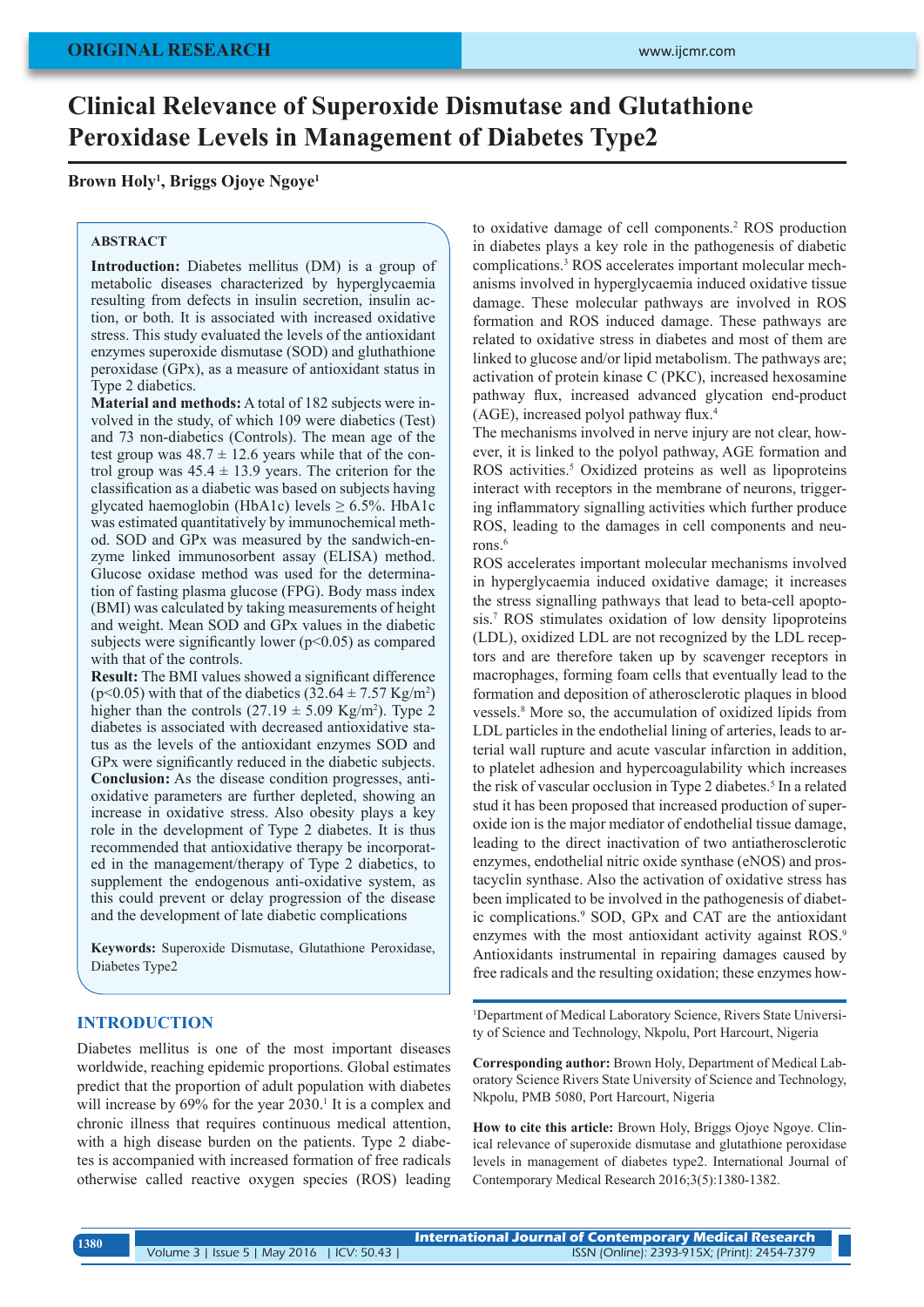ever, go a step further by attempting to stop damage before it occurs by triggering chemical reactions that rid the body of free radicals and ROS.10

Of all the enzymes, SOD, GPx and CAT are the ones with the most antioxidant activity and thus considered the main antioxidant enzymes that regulate free radical activity. They constitute a mutually supportive team of defence against ROS.<sup>11</sup> SOD is considered a first-line defence against ROS and is present in nearly all cells. It converts superoxide ion  $(O_2)$  to hydrogen peroxide  $(H_2O_2)$ .  $H_2O_2$  may still react with other free radicals; it is thus degraded by either one of the other two antioxidant enzymes, GPx or CAT. GPx removes  $H_2O_2$ by coupling its reduction with the oxidation of glutathione (GSH). GPx can also reduce other peroxides, such as fatty acid hydroperoxides. CAT which is localized primarily in peroxisomes, detoxifies the  $H_2O_2$  converting it into water and molecular oxygen.<sup>11</sup> It is imperative to measure the antioxidant status of Type 2 diabetics as an adjunct to standard diagnostic tools in management of diabetic complications. This study aimed to determine serum levels of the antioxidant enzymes (SOD and GPx) in Type 2 diabetic mellitus patients, as a measure of antioxidant status.

## **MATERIAL AND METHODS**

#### **Study Design**

This cross-sectional study was carried out at the Braithwaite Memorial Specialist Hospital (BMSH), located in Port Har-



**Figure-1:** A Box and Whiskers plot showing the mean FBS values of test and control subjects, including minimum and maximum values.



**Figure-2:** A Box and Whiskers plot showing the mean HbA1c values of test and control subjects, including minimum and maximum values.

court, Rivers State. One hundred and eighty two subjects (182) aged between 20 and 80 years constituted the study population. Seventy three (73) apparently healthy non-diabetics were used as controls and one hundred and nine (109) diabetics used as test subjects. A total of eighty six (86) males and ninety six (96) females were involved in the study. All subjects were advised to be on 10 to 14 hours overnight fast prior to collection of samples. The test subjects (diabetics) were those whose glycated haemoglobin (HbA1c) values were  $\geq$  (greater than or equal to) 6.5% and the control subjects (non-diabetics) were those whose HbA1c values were  $<$  (less than) 6.5% (WHO, 2011; ADA, 2015). Ethical clearance was obtained from the ethical committee of the hospital and informed consent gotten from all subjects. A structured questionnaire was used to collect data on age and duration of illness. Also measurements of weight and height were made as to ascertain the body mass index (BMI) of the subjects.

#### **Sample collection and Storage**

Proper vene puncture technique was employed in the collection of the 5m blood sample from the subjects with a sterile hypodermic needle. Fasting plasma glucose HbA1c, SOD and GPx, levels were determined following the manufacturer's standard operating procedures.

## **RESULTS**

The results show that the mean FBS levels of the diabetic



**Figure-3:** A Box and Whiskers plot showing the mean SOD level in test (diabetic) and control subjects, including minimum and maximum values.



**Figure-4:** A Box and Whiskers plot showing the mean GPX level in test (diabetic) and control subjects, including minimum and maximum values.